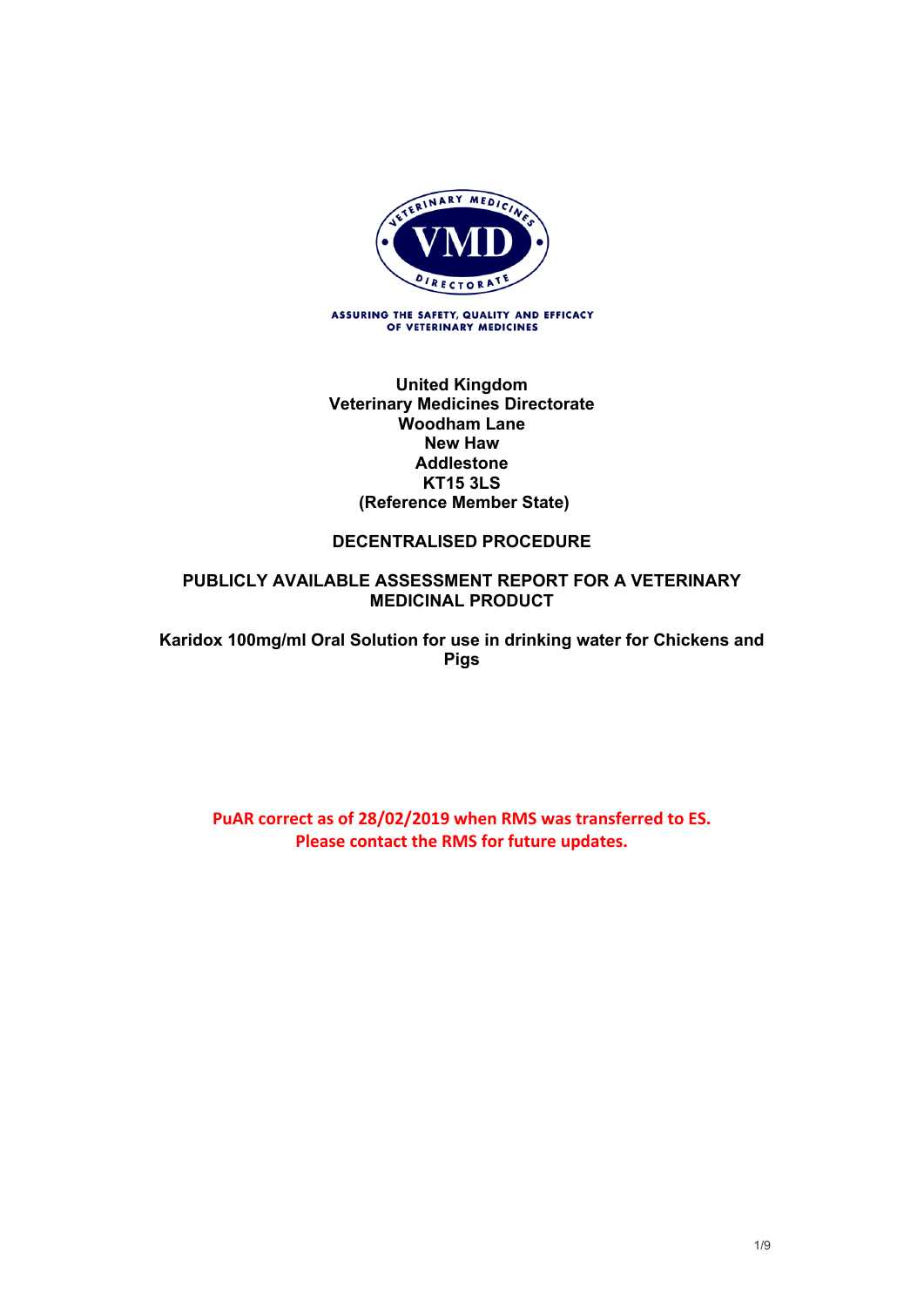# **MODULE 1**

# **PRODUCT SUMMARY**

| EU Procedure number                       | UK/V/0250/001/DC                                                                                                                                                                                                                                                                                                         |  |
|-------------------------------------------|--------------------------------------------------------------------------------------------------------------------------------------------------------------------------------------------------------------------------------------------------------------------------------------------------------------------------|--|
| Name, strength and<br>pharmaceutical form | Karidox 100mg/ml Oral Solution for use in<br>drinking water for Chickens & Pigs                                                                                                                                                                                                                                          |  |
| Applicant                                 | Laboratorios Karizoo SA,<br>Polígono Industrial La Borda, Mas Pujades 11-<br>12,<br>08140 Caldes de Montbui (Barcelona), Spain                                                                                                                                                                                           |  |
| Active substance                          | Doxycycline                                                                                                                                                                                                                                                                                                              |  |
| <b>ATC Vetcode</b>                        | QJ01AA02                                                                                                                                                                                                                                                                                                                 |  |
| Target species                            | <b>Chickens and Pigs</b>                                                                                                                                                                                                                                                                                                 |  |
| Indication for use                        | Chickens (Broilers)<br>Prevention and treatment of chronic respiratory<br>disease (CRD) and mycoplasmosis caused by<br>microorganisms sensitive to doxycycline.<br>Pigs<br>Prevention of clinical respiratory disease due to<br>Pasteurella<br>multocida<br>Mycoplasma<br>and<br>hyopneumoniae sensitive to doxycycline. |  |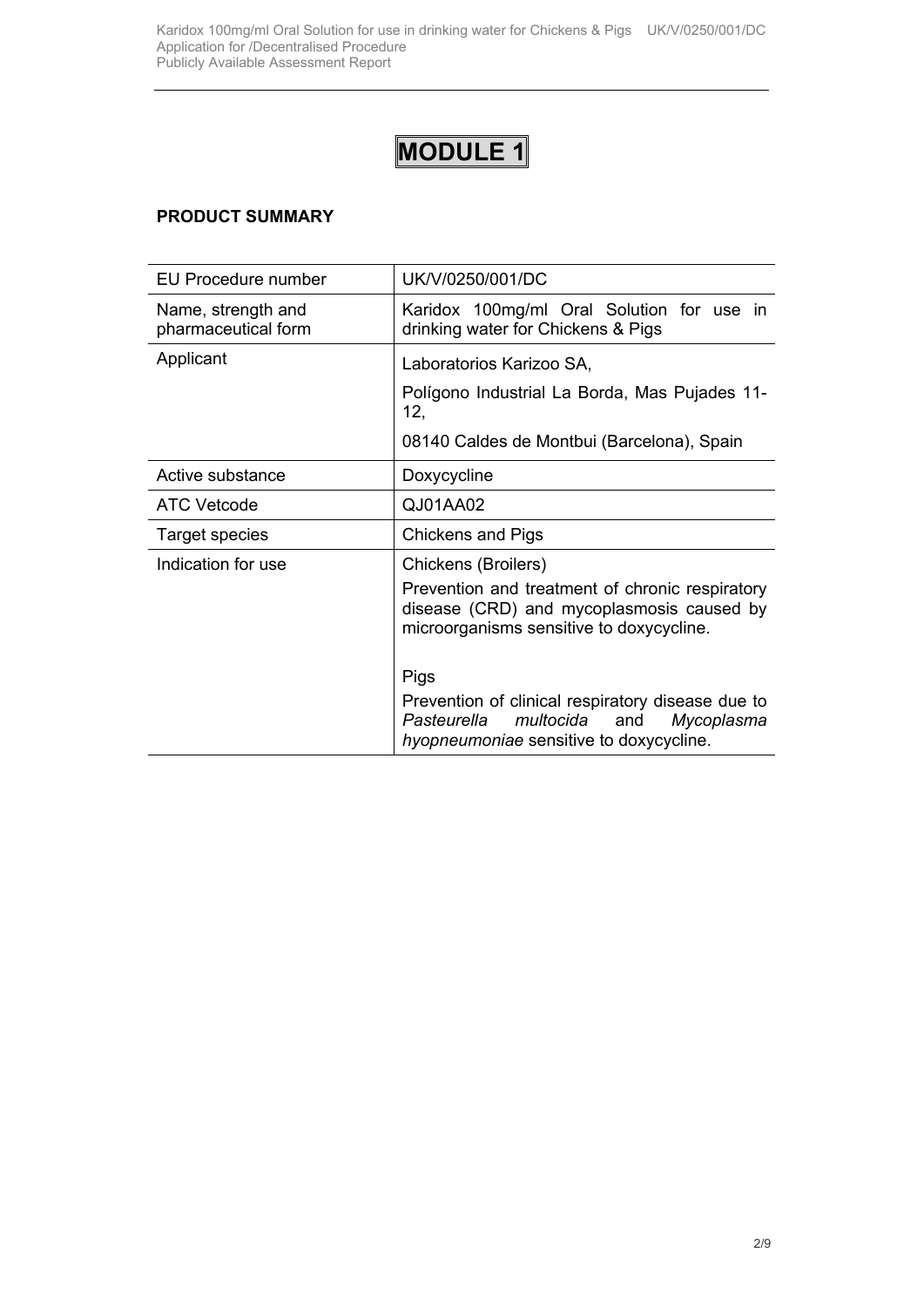# **MODULE 2**

The Summary of Product Characteristics (SPC) for this product is available on the Heads of Medicines Agencies (veterinary) (HMA(v)) website ([www.hma.eu](http://www.hma.eu/)).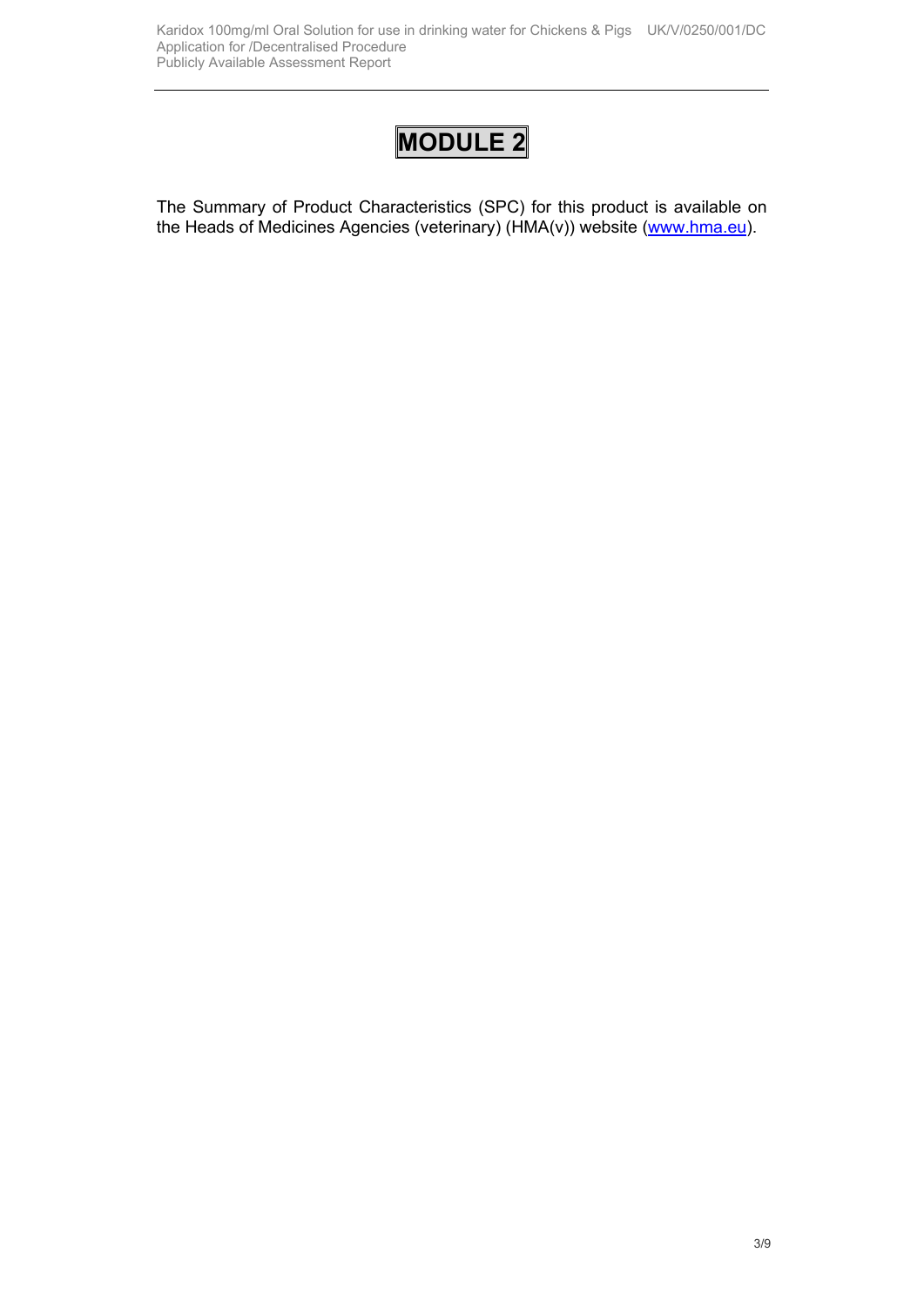# **MODULE 3**

|  | <b>PUBLIC ASSESSMENT REPORT</b> |  |
|--|---------------------------------|--|
|--|---------------------------------|--|

| Legal basis of original<br>application                                       | Decentralised application in accordance with<br>Article 13(1)<br>of Directive<br>2001/82/EC<br>as<br>amended. |
|------------------------------------------------------------------------------|---------------------------------------------------------------------------------------------------------------|
| Date of completion of the<br>original decentralised<br>procedure             | 26 March 2008                                                                                                 |
| Date product first authorised<br>in the Reference Member<br>State (MRP only) | n/a                                                                                                           |
| <b>Concerned Member States for</b><br>original procedure                     | <b>Czech Republic</b>                                                                                         |
|                                                                              | <b>Denmark</b>                                                                                                |
|                                                                              | France                                                                                                        |
|                                                                              | Hungary                                                                                                       |
|                                                                              | Italy                                                                                                         |
|                                                                              | The Netherlands                                                                                               |
|                                                                              | Poland                                                                                                        |
|                                                                              | Romania                                                                                                       |
|                                                                              | <b>Slovak Republic</b>                                                                                        |
|                                                                              | Spain                                                                                                         |

#### **I. SCIENTIFIC OVERVIEW**

Karidox 10 % Oral Solution contains doxycycline 100 mg/ml as the active ingredient. It is indicated for use as a broad-spectrum antimicrobial to treat bacterial respiratory disease in pigs and bacterial respiratory and alimentary tract disease in chickens.

The product is produced and controlled using validated methods and tests which ensure the consistency of the product released on the market.

It has been shown that the product can be safely used in the target species; the slight reactions observed are indicated in the SPC.

The product is safe for the user, the consumer of foodstuffs from treated animals and for the environment, when used as recommended. Suitable warnings and precautions are indicated in the SPC.

The efficacy of the product was demonstrated according to the claims made in the SPC.

The overall risk/benefit analysis is in favour of granting a marketing authorisation.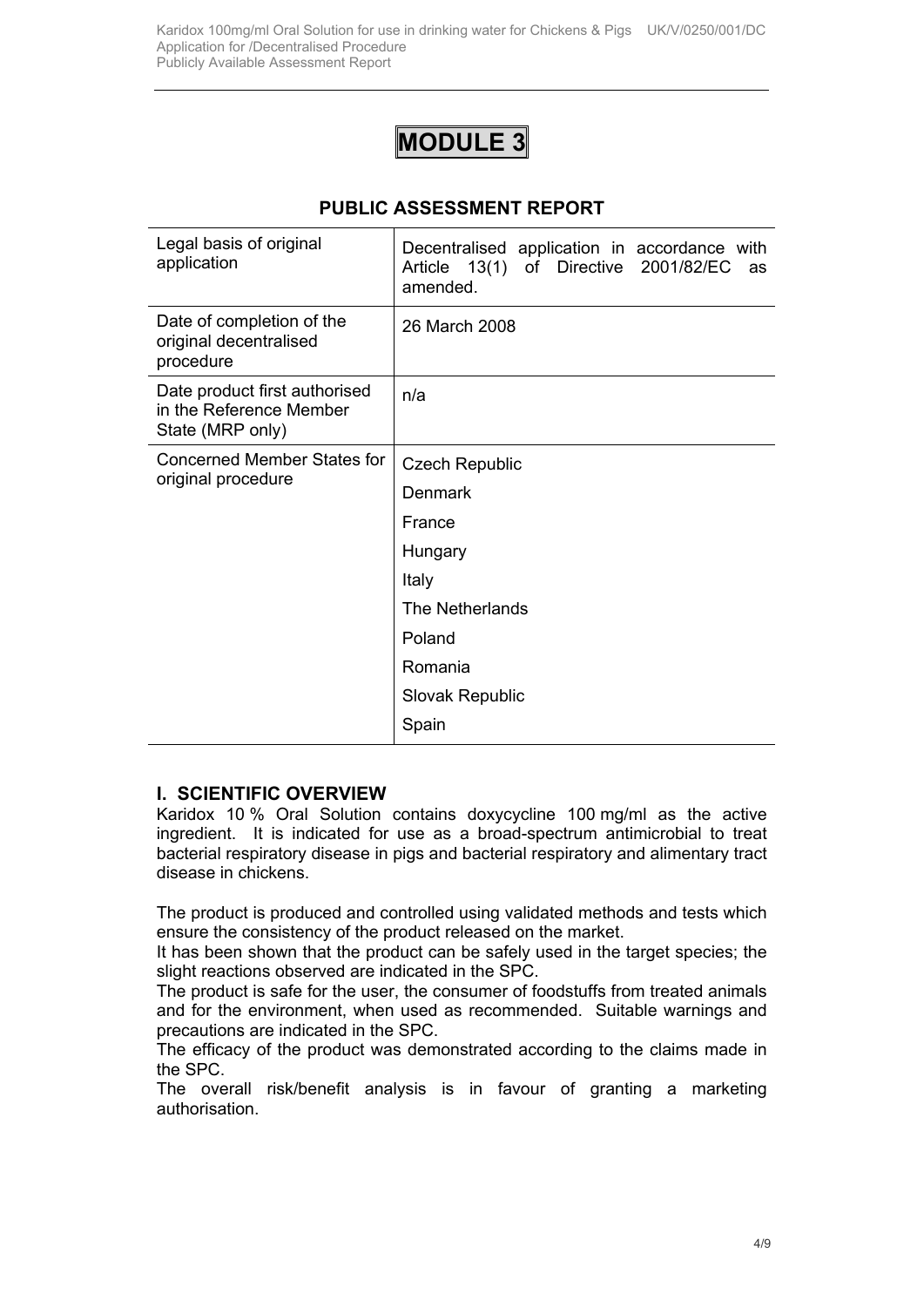# **II. QUALITY ASPECTS**

# *A. Composition*

The product contains the active substance doxycycline as doxycycline hyclate and excipients pyrrolidone and propylene glycol.

The container/closure system comprises white high-density polyethylene containers of 1 litre and 5 litres. Containers are closed with a screw cap of the same material with induction sealing. The particulars of the containers and controls performed are provided and conform to the regulation.

The choice of the formulation is justified.

The product is an established pharmaceutical form and its development is adequately described in accordance with the relevant European guidelines.

## *B. Method of Preparation of the Product*

The product is manufactured fully in accordance with the principles of good manufacturing practice from a licensed manufacturing site*.*

Process validation data on the product have been presented in accordance with the relevant European guidelines.

## *C. Control of Starting Materials*

The active substance is doxycycline as doxycycline hyclate, an established active substance described in the European Pharmacopoeia. The active substance is manufactured in accordance with the principles of good manufacturing practice.

The active substance specification is considered adequate to control the quality of the material. Batch analytical data demonstrating compliance with this specification have been provided.

Each excipient is the subject of a monograph in the European Pharmacopoeia, which forms the raw material specification. Each specification is considered adequate to control the quality of the material. Batch analytical data demonstrating compliance with these specifications have been provided.

The dossier includes copies of the suppliers' specifications for the packaging materials and statements of compliance with European requirements for containers for food and pharmaceutical use.

#### *D. Specific Measures concerning the Prevention of the Transmission of Animal Spongiform Encephalopathies*

There are no substances within the scope of the TSE Guideline present or used in the manufacture of this product*.*

## *E. Control on intermediate products*

There are no intermediate products.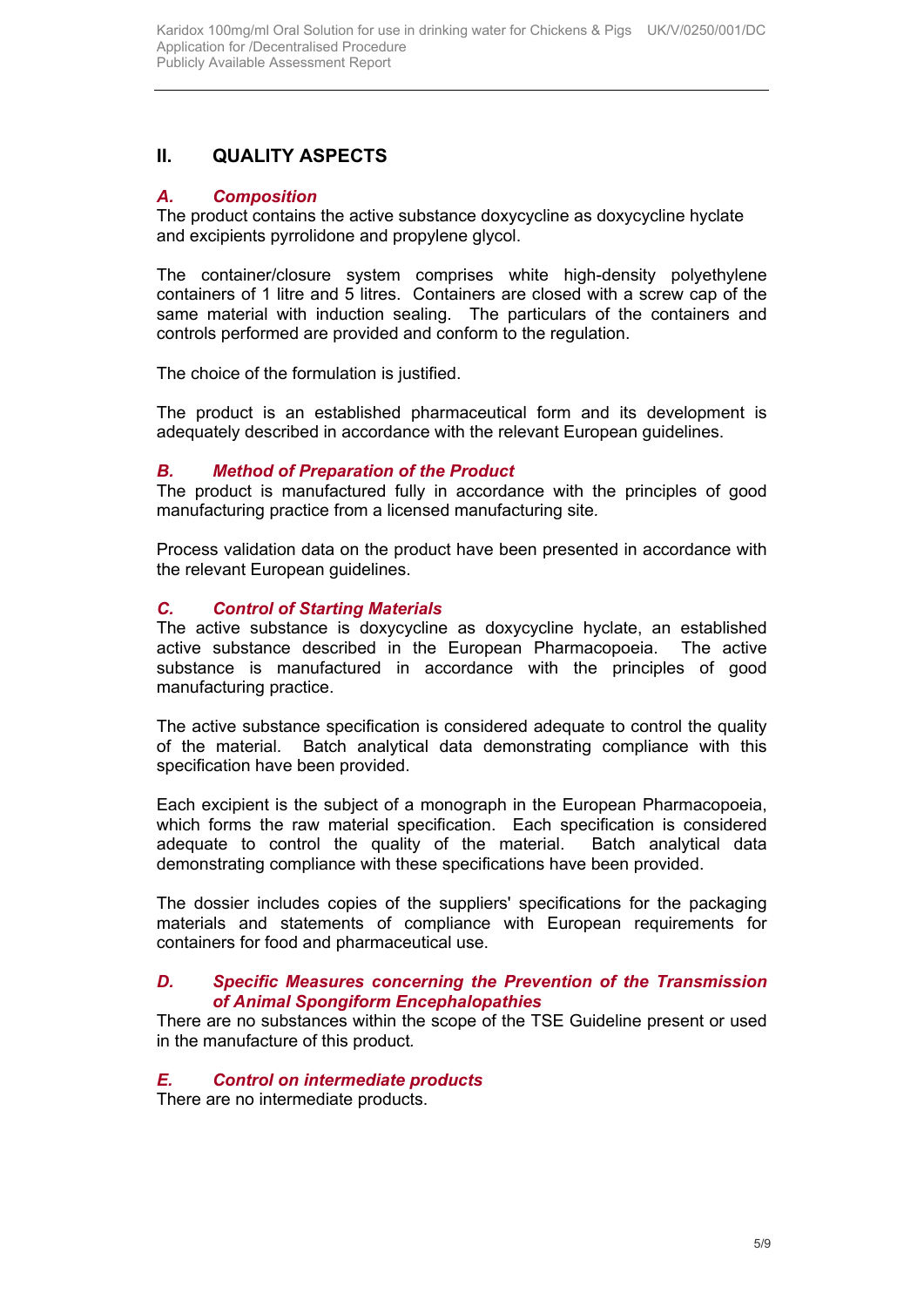# *F. Control Tests on the Finished Product*

The finished product specification controls the relevant parameters for the pharmaceutical form. The tests in the specification, and their limits, have been justified and are considered appropriate to adequately control the quality of the product.

Satisfactory validation data for the analytical methods have been provided.

Batch analytical data from the proposed production sites have been provided demonstrating compliance with the specification.

# *G. Stability*

Stability data on the active substance and finished product has been provided in accordance with applicable European guidelines, demonstrating the stability of the active substance when stored under the approved conditions.

Stability data on the finished product have been provided in accordance with applicable European guidelines, demonstrating the stability of the product throughout its shelf life when stored under the approved conditions.

The claim of 24 hour stability after reconstitution is based on the demonstration of stability for a batch broached and stored 28 days at 25°C/60%RH.

# *H. Genetically Modified Organisms*

Not applicable

# *J. Other Information*

**Shelf life** 

Shelf life of the veterinary medicinal product as packaged for sale: 15 months Shelf life after dilution according to directions: 24 hours Shelf-life after first opening the immediate packaging: 28 days

## **Special precautions for storage**

Do not store above 25ºC. Protect from light.

# **III. SAFETY AND RESIDUES ASSESSMENT (PHARMACO-TOXICOLOGICAL)**

*III.A Safety Testing*

## *Pharmacological Studies*

As this is a generic application according to Article 13, and bioequivalence with a reference product has been demonstrated, results of pharmacological tests are not required.

The pharmacological aspects of this product are identical to the reference product.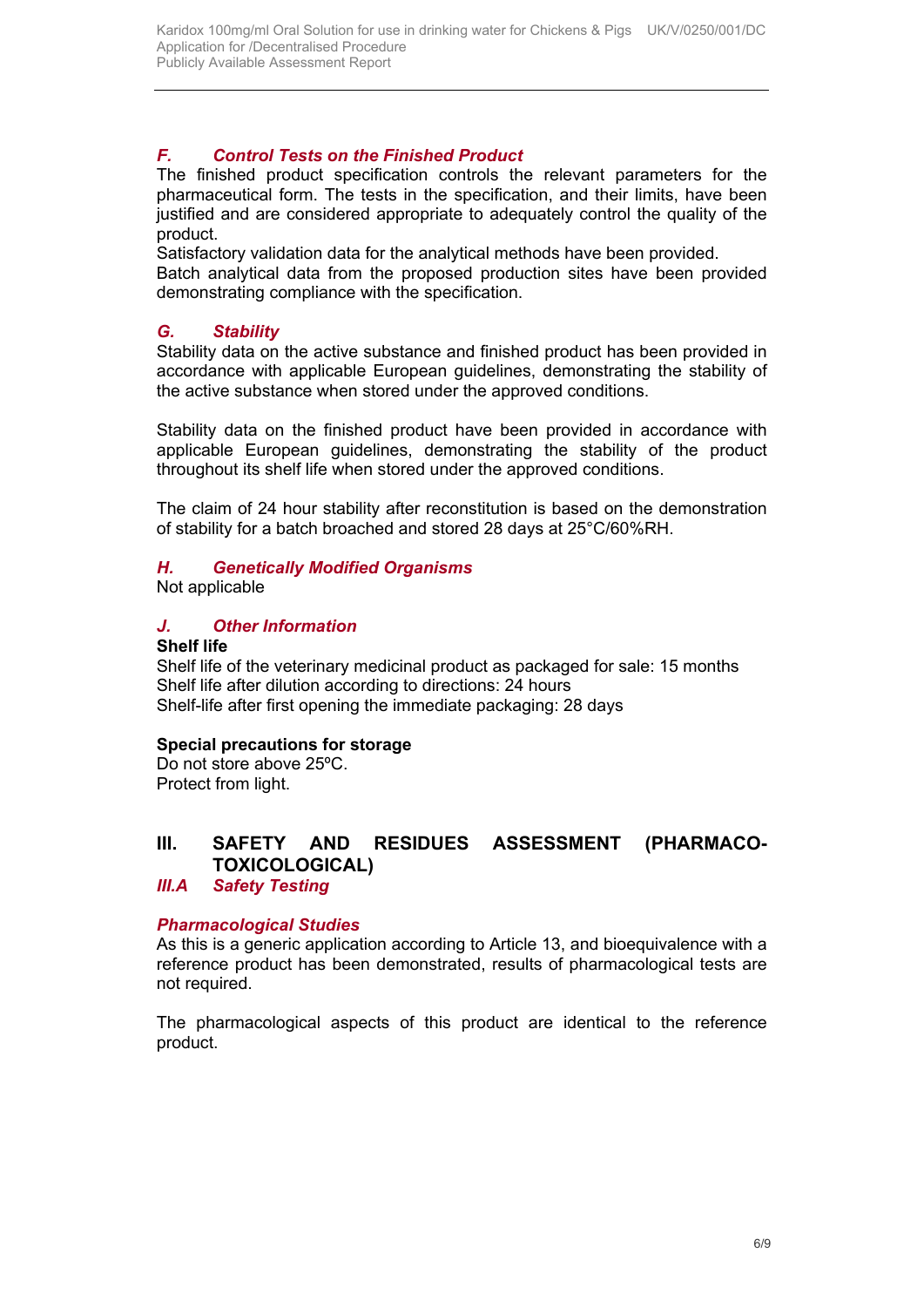Warnings and precautions as listed on the product literature are the same as those of the reference product and are adequate to ensure safety of the product to users, the environment and consumers.

#### *Toxicological Studies*

As this is a generic application according to Article 13, and bioequivalence with a reference product has been demonstrated, results of toxicological tests are not required.

The toxicological aspects of this product are identical to the reference product.

Warnings and precautions as listed on the product literature are the same as those of the reference product and are adequate to ensure safety of the product to users, the environment and consumers.

#### *User Safety*

The applicant has provided a user safety assessment in compliance with the relevant guideline which considers all of the potential routes of exposure. Warnings and precautions as listed on the product literature are adequate to ensure safety to users of the product.

#### *Ecotoxicity*

The applicant provided a first phase environmental risk assessment in compliance with the relevant guideline which showed that further assessment was required. The requirements of VICH Phase II risk assessment were addressed. Warnings and precautions as listed on the product literature are adequate to ensure safety to the environment when the product is used as directed.

# *III.B Residues documentation*

#### *Residue Studies*

As this is a generic application according to Article 13, and bioequivalence with a reference product has been demonstrated, results of residues studies are not required.

The residues aspects of this product are identical to the reference product. Warnings and precautions as listed on the product literature are the same as those of the reference product and are adequate to ensure safety of the product to consumers.

#### *MRLs*

Doxycycline is listed in Annex I of Council Regulation 2377/90. The marker substance is Doxycycline. MRLs are listed below:

| <u>III ILU UIU IIJIUU DUIUW.</u> |                |                |  |  |
|----------------------------------|----------------|----------------|--|--|
|                                  | Swine          | Chickens       |  |  |
| Muscle                           | $100 \mu g/kg$ | $100 \mu g/kg$ |  |  |
| Liver                            | $300 \mu g/kg$ | $300 \mu g/kg$ |  |  |
| Kidney                           | $600 \mu g/kg$ | $600 \mu g/kg$ |  |  |
| Fat / skin                       | $300 \mu g/kg$ | $300 \mu g/kg$ |  |  |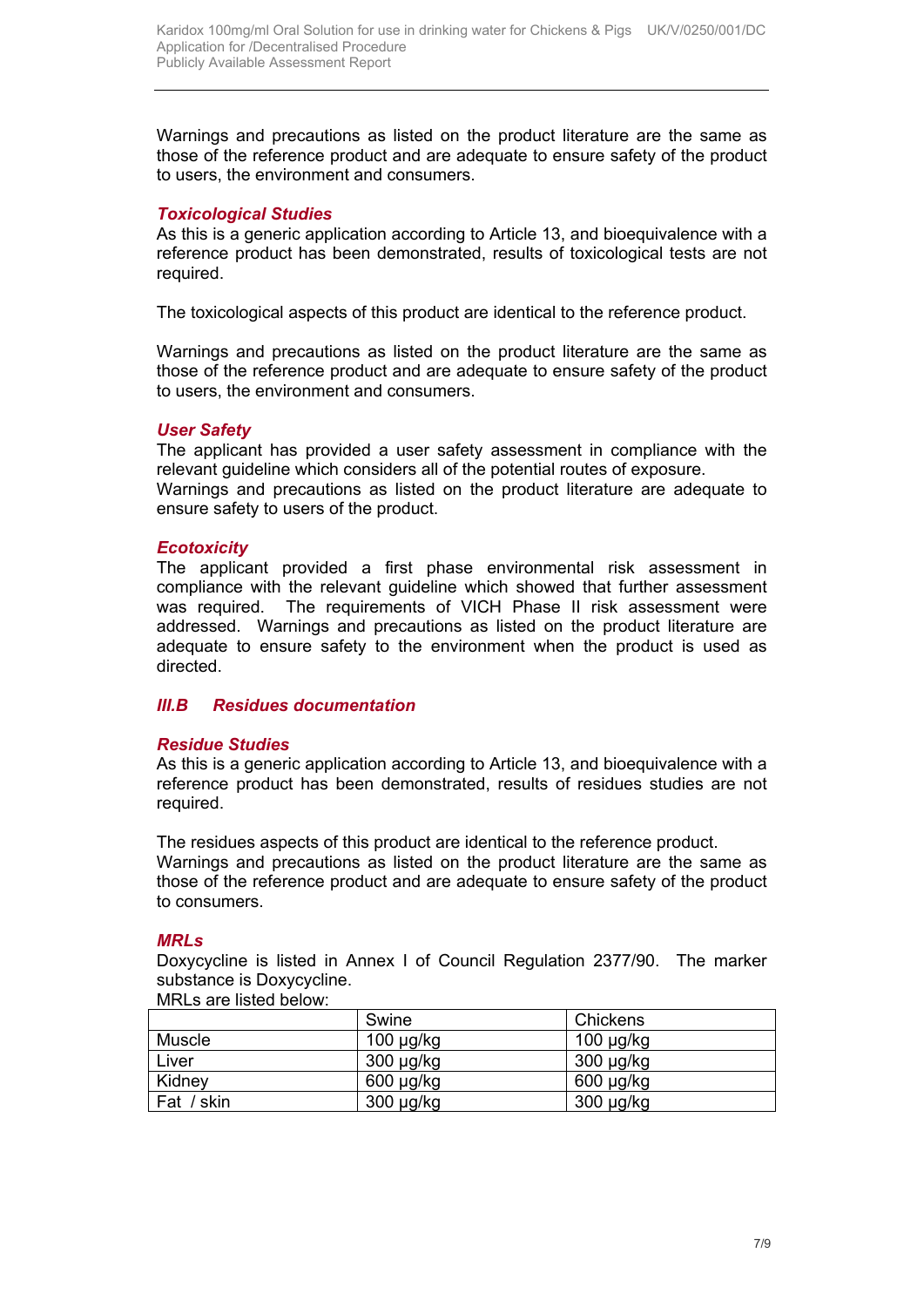#### *Withdrawal Periods*

Based on the data provided above, a withdrawal period of 7 days for meat and offal in chickens (broilers) and pigs is justified.

Not permitted for use in laying birds producing eggs for human consumption

# **IV CLINICAL ASSESSMENT (EFFICACY)**

#### *IV.A Pre-Clinical Studies*

#### *Pharmacology*

As this is a generic application according to Article 13, and bioequivalence with a reference product has been demonstrated, pharmacological studies are not required. The efficacy claims for this product are equivalent to those of the reference product.

#### *Tolerance in the Target Species of Animals*

As this is a generic application according to Article 13, and bioequivalence with a reference product has been demonstrated, target species tolerance studies are not required. The efficacy claims for this product are equivalent to those of the reference product.

#### *Resistance*

As this is a generic application according to Article 13, and bioequivalence with a reference product has been demonstrated, resistance studies are not required. The efficacy claims for this product are equivalent to those of the reference product.

#### *IV.B Clinical Studies*

As this is a generic application according to Article 13, and bioequivalence with a reference product has been demonstrated, clinical studies are not required. The efficacy claims for this product are equivalent to those of the reference product.

## **V OVERALL CONCLUSION AND BENEFIT– RISK ASSESSMENT**

The data submitted in the dossier demonstrate that when the product is used in accordance with the Summary of Product Characteristics, the risk benefit profile for the target species is favourable and the quality and safety of the product for humans and the environment is acceptable.